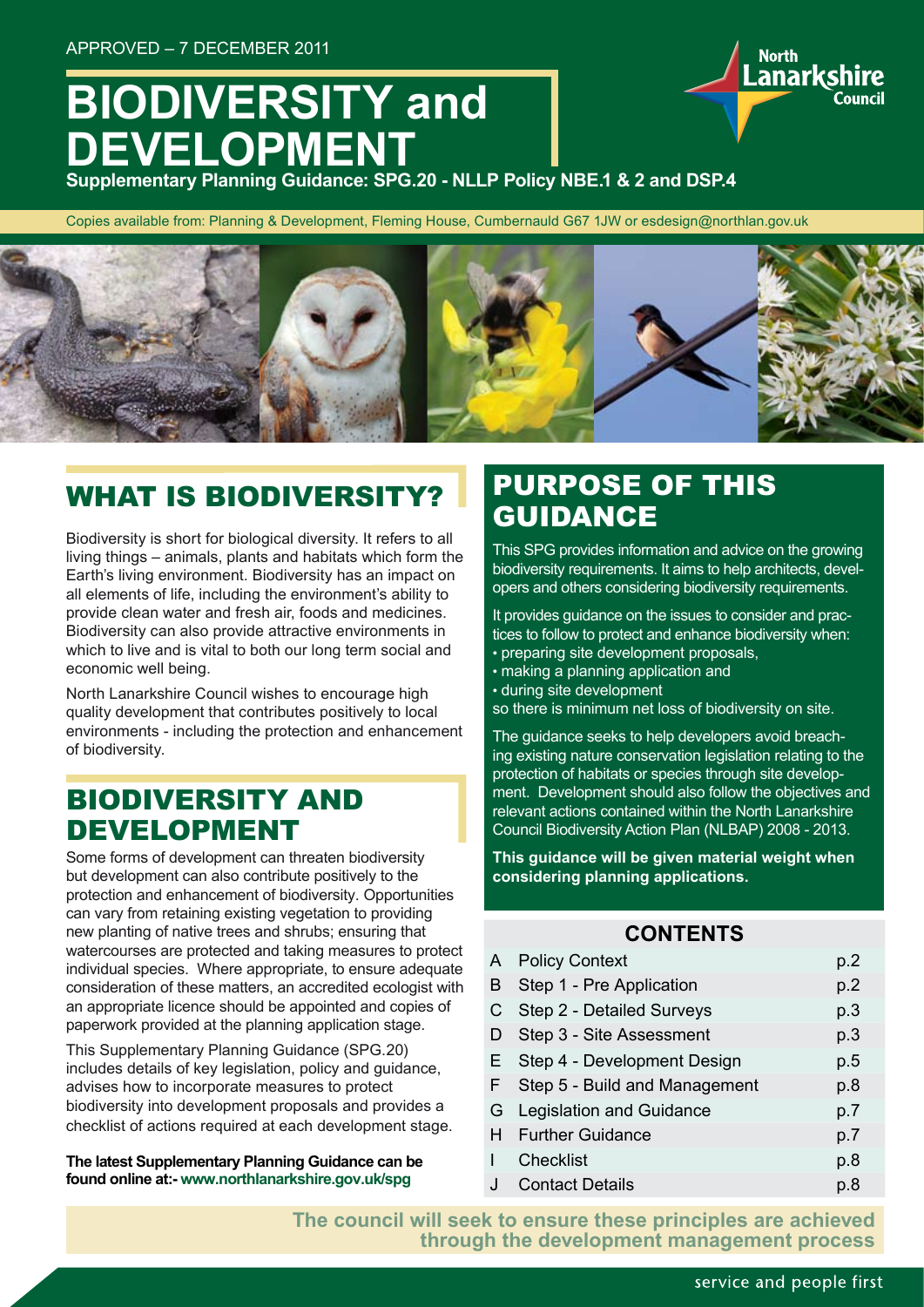## A. POLICY CONTEXT

**1. The Scottish Biodiversity Strategy** fulfils the UK Government's obligations under the European Convention on Biological Diversity. Part 1 of the **Nature Conservation (Scotland) Act 2004** places a duty on public bodies and office workers to further the conservation of biodiversity and **Conservation (Natural Habitats etc) Regs 1994** requires authorities to ensure appropriate assessments are undertaken when required. More details can be found with links to relevant policies in section G, p7 Legislation and Guidance.

### 2. North Lanarkshire Local Plan

The following policies are of relevance to North Lanarkshire's Local Plan agenda for protecting sites and features of ecological importance. This guidance note is supplementary to the North Lanarkshire Local Plan and advises in more detail the requirements for considering biodiversity.

#### NBE 2 Promoting the Natural and Built Environment DSP 2 Location of Development

DSP 3 Impact of Development

#### DSP 4 Quality of Development (inc SPG.15)

**NBE 1A Natural Environment** is especially relevant. **The Council will safeguard sites of importance for natural and biodiversity from development.**  1. International Sites

- 
- a. **Special Areas of Conservation (SAC)**

b. **Special Protection Areas (SPA)**

Development likely to have a significant effect on a Natura 2000 site will be subject to an appropriate assessment. Where an assessment is unable to conclude that a development will not adversely affect the integrity of the site, development will only be permitted where:-

a. there are no alternative solutions; and

b. there are imperative reasons of overriding public interest. These can be of a social or economic nature except where the site has been designated for a European priority habitat or species. Consent can only be issued in such cases where the reasons for overriding public interest relate to human health, public safety, beneficial consequences of primary importance for the environment or other reasons subject to the opinion of the European Commission (via Scottish Ministers).

#### 2. National Sites - Sites of Special Scientific Interest Development that affects a **Site of Special Scientific Interest (SSSI)** will only be permitted where an appraisal has demonstrated:

a. the objectives of the designated area and the overall integrity of the area would not be compromised; or b. any significant adverse effects on the qualities for which the area has been designated are clearly outweighed by social or economic benefits of national importance.

#### 3. Regional Sites

#### **a. Regional Scenic Areas b. Areas of Great Landscape Value c. Regional Parks**

Planning permission will only be granted for proposals potentially affecting Local and Other Sites of Importance listed below if it can be demonstrated to the Council's satisfaction that there will be no adverse impact or that any impacts can be mitigated in environmental terms relevant to the impact.

4. Local Sites **a. Sites of Importance for Nature Conservation b. Local Nature Reserves c. Country Parks d. Tree Preservation Orders**

**5. Other Sites of Importance a. Wildlife Corridors b.** Trees and Woodlands c. Watercourses and Wetlands d. Flood Plains e. Core Paths, Public Rights of Way and access rights **6. Protected Species** Development that significantly affects a species protected by law will only be permitted where an appraisal has demonstrated:

a. that the protected species would not be compromised; or b. any significant adverse effects on the protected species are mitigated through planning conditions or use of planning agreements to: a. facilitate the survival of individual members of the species, b. reduce disturbance to a minimum; and c. provide adequate alternative habitats to sustain at least the current levels of population of the species locally.  $\mathcal{D}$ 

### B. PLANNING APPLICATION PROCESS: Step 1 - Pre-Application

The following steps ensure compliance with biodiversity legislation and the Council's requirements for biodiversity conservation. Implementation of best practice is also discussed.

#### **Pre-Application Discussions**

1. Discussions are encouraged at an early stage with Council planning officers and Greenspace staff. Where the development might affect Sites of Importance to Nature Conservation, European sites or raise natural heritage issues of national interest. Scottish Natural Heritage should also be involved in pre-application discussions if a site requires EIA or could raise natural heritage issues of national interest.

Development should not result in a net loss of biodiversity. Where significant adverse impacts to biodiversity are identified, appropriate mitigation measures will be required. However, it should be noted that long established habitats are almost impossible to re-create and particular effort should be made to protect such habitats. The Precautionary Principle states that where the ecological importance of a feature is unknown, it should not be disturbed until it can be shown it is not of ecological importance.

#### **Pre-Application Site Audit**

2. An initial site audit should be undertaken to determine the possible ecological issues at a potential development site. (See proforma for Pre-Application site Audit in appendix 1 insert). If a site has a range of established environmental features/habitats/species, this audit requires to be undertaken by an accredited licenced ecologist.(see B.3 below)

#### **3. A suitably qualified ecologist will:**

- Have appropriate licences for required surveys
- Have a relevant biological or environmental qualification
- Have several years relevant experience
- Have the necessary survey and assessment skills and knowledge of relevant legislation
- Have good references from similar jobs.
- have membership of a professional body such as Institute of Ecology and Environmental Management (IEEM) www.ieem.net or be a Chartered Environmentalist (CENV) www.sacenv.org.uk

4. The initial audit will assist in the selection of an appropriate development site, highlight the potential biodiversity issues and opportunities at a site, identify existing species and habitat records and identify where further survey data will be required. Further information is available from the IEEM and Scottish Natural Heritage SNH - www.snh.gov.uk

5. Even where survey information exists, updated survey work is likely to be required to support development proposals as the use of the site by species can vary from year to year. **The site audit should be included with any application for planning permission in principle (PPiP).**

6. An initial audit should include a desk exercise to identify any existing environmental information. Information that may be of use to developers can be downloaded from SNH www.snh.gov.uk and also from National Biodiversity Network (www.searchnbn.net/), RSPB Scotland, Scottish Badgers, Clyde Bat Group, Clyde Amphibian and Reptile Group, Scottish Ornithologists' Club, Central Scotland Raptor Study Group and Botanical Society of the British Isles.

7. There is a presumption against development of Sites of Importance for Nature Conservation (SINCs) and bogs. These or any other designations on or adjacent to the site should be identified and relevant mitigation measures incorporated to ensure their protection. Details can be obtained from North Lanarkshire Council's Greenspace Services (see contacts p.8).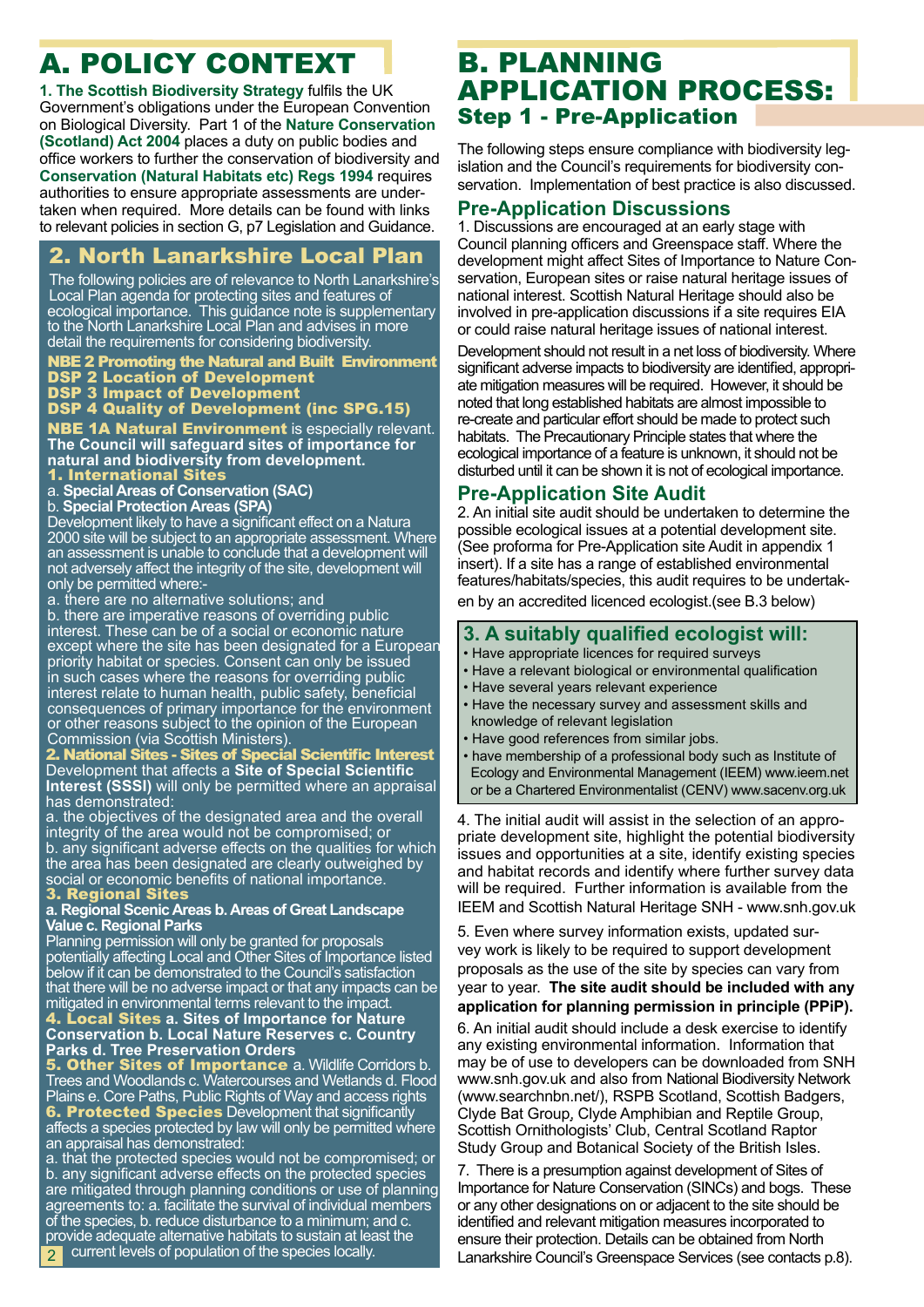### C. PLANNING APPLICATION PROCESS: Step 2 - Detailed Surveys

1. Where the initial site audit indicates that the site does (or could) support species, habitats or features of biodiversity interest, specific targeted surveys should be carried out. This information should be included with any application for planning permission in principle (PPiP). Invasive non-native species such as Japanese knotweed should be identified at this stage.

2. The **Habitat Regulations** require that, where an authority concludes that a development proposal, unconnected with the nature conservation management of a European site, is likely to have a significant effect on that site, it must undertake an appropriate assessment of the implications for the conservation interests for which the area has been designated. Habitats Regulations Appraisal (HRA) refers to the whole process, including the appropriate assessment step. This applies to any development proposal which has the potential to affect a European site, no matter how far away from that site. An appropriate assessment should focus exclusively on the qualifying interests of the European site affected and must consider any impacts on the conservation objectives of the site. There is no set format that Habitats Regulations Appraisal has to follow, and the level of information required depends very much on the individual circumstances of a case.

#### **3. An appropriate assessment must be detailed enough to answer the question: "Can it be ascertained that the integrity of the Natura site will not be adversely affected?"** In circumstances where an appropriate assessment is required, it is good practice for a developer to provide sufficient environmental information to enable the competent authority to undertake such an assessment. The competent authority for planning applications is North Lanarkshire Council. For felling licences it is the Forestry Commission and for Controlled Activities Regulations is SEPA. This information will also inform SNH's advice to the competent authority.

4. The production of environmental surveys, impact assessments, biodiversity objectives, detailed methodologies for biodiversity conservation, biodiversity management plans or Habitat Assessment should be carried out by a suitably qualified ecologist (as per B.3). As a minimum, sufficient data should always be obtained to determine the presence or otherwise of legally protected and Local Biodiversity Action Plan Priority Species and Habitats. If present, the Assessment should indicate their distribution and population size/area. Impact Assessments should also be informed by additional survey information.

5. If species are identified by initial site audit (see Appendix 1 Insert) additional survey information may be necessary to inform mitigation, enhancement, compensation and management works on site. This will be a requirement for

certain development types or sites.

6. Optimium survey seasons vary for different species and habitats (see E.7 - page 5). In some cases more than one survey will be required to provide sufficient data on a species/habitat. Given these seasonal constraints survey requirements for a development should be determined at the earliest possible stage to avoid delays. *Pearl-bordered Fritillary Butterfly*



### D. PLANNING APPLICATION PROCESS: Step 3 (Site Assessment)



*Great Crested Newt: a protected species*

#### Ecological Impact or Habitat Assessment

1. Potential ecological impacts associated with a proposed development can be predicted once sufficient baseline data has been collected. Developments where there is clearly little or no environmental impact may not need to produce an ecological or habitat assessment. This can be clarified through discussions with the Council's Greenspace Services team (see contacts on page 8).

#### **2. The assessment should answer:**

- Is the impact positive or negative?
- Is the impact direct or indirect?
- Is the impact permanent?
- If not, how long will it last?
- What will be the scale of the impact?
- Is the impact cumulative or not?
- Is a licence necessary to undertake the works?

3. A licence allows someone to carry out an action in relation to a protected species that might otherwise be against the law. Where a licence is required, applicants should refer to SNH species licensing guidance notes. (www.snh.gov.uk/protecting-scotlands-nature/specieslicensing/forms-andguidance/guidance)

#### Environmental Impact Assessment

4. Certain major developments will require a formal Environmental Impact Assessment (EIA) under the Environmental Impact Assessment (Scotland) Regulations 1999 - see SPG.22. The contents of an EIA are stipulated by the regulations. SPG.22 and PAN 58 provides further information) see www.scotland.gov.uk/Publications/1999/10/pan58-root/pan58.

#### Appropriate Assessment

4. Developments which are deemed by the competent authority to have a 'likely significant effect' on the qualifying species or habitat of a Special Protection Area (SPA), or Special Area of Conservation (SAC), will require a formal 'Appropriate Assessment'. This must de detailed enough to answer the question: "Can it be ascertained that the integrity of the site will not be adversely affected?" It should refer to the conservation objectives and qualifying interests.



*Otter: Protected Species*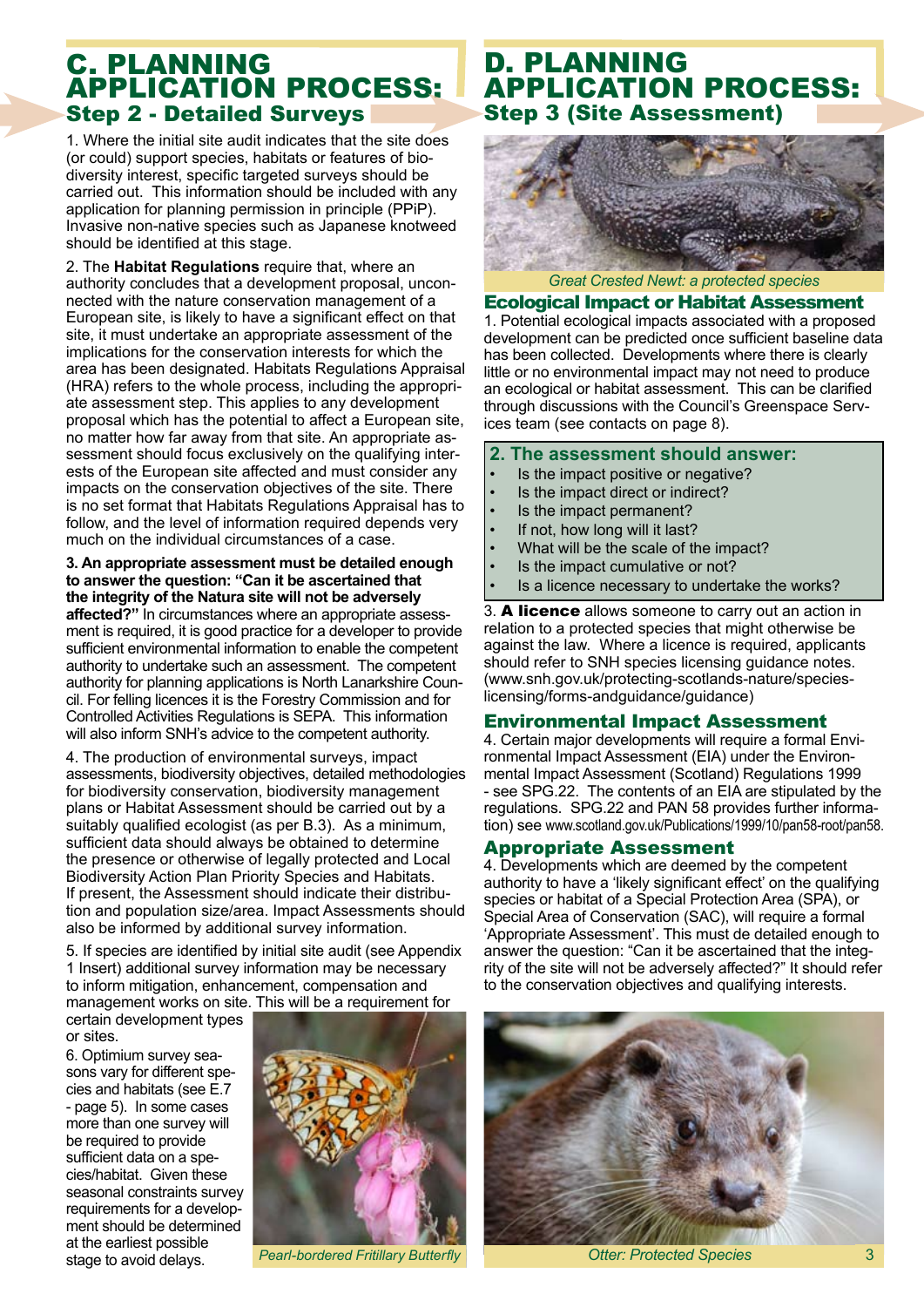### D.5: Site Assessment

| <b>Key Stage</b>  | <b>Issues to be considered</b>                                                                                                                                                                                                                                                                                                                                                                                                                                                     | <b>Priority</b> |
|-------------------|------------------------------------------------------------------------------------------------------------------------------------------------------------------------------------------------------------------------------------------------------------------------------------------------------------------------------------------------------------------------------------------------------------------------------------------------------------------------------------|-----------------|
| <b>PROTECT</b>    | Priority and protected species and habitats already present, before, during and after<br>development takes place.                                                                                                                                                                                                                                                                                                                                                                  |                 |
| <b>ENHANCE</b>    | Where possible, enhance the ecological or habitat value of the development site by<br>increasing, improving and adding areas of habitat for species and forming links to<br>surrounding landscapes to create further diversity.                                                                                                                                                                                                                                                    | $\mathbf{p}$    |
| <b>MITIGATE</b>   | Where it is impossible to avoid all impacts to a feature of ecological or habitat value<br>and these impacts cannot be lessened by a change in the development design or<br>operations mitigation against these negative impacts should be considered.<br>Justification on why impacts cannot be avoided through alternative designs should<br>be provided.                                                                                                                        | 3               |
| <b>COMPENSATE</b> | Where consent is granted and negative impacts to biodiversity cannot be avoided,<br>new habitats will be required to be created to compensate for the loss. In some<br>instances compensatory habitats will be adjacent to the development site rather than<br>part of it. Restoration plans for mineral workings and waste facilities offer an ideal<br>opportunity for large scale habitat creation and should be carefully designed to<br>optimise the benefit to biodiversity. | 4               |
| <b>MANAGE</b>     | The development should be designed to ensure that the biodiversity can be main-<br>tained in the long term, preferably with minimum intervention. However in some<br>cases resourced management plans and active management will be required.                                                                                                                                                                                                                                      | 5               |

### E. PLANNING APPLICATION PROCESS: Step 4 - Development Design

#### Incorporating Biodiversity

1. Having identified biodiversity opportunities and constraints within a site, these should be considered as part of the design or masterplan for the site. It is important that design should consider biodiversity not just within the site boundaries but also existing biodiversity features in the surrounding area and any links which can be created.

2. Even where few features of ecological value have been identified on site, the developer will be expected to explore opportunities to enhance the value of the site for wildlife or the local green network.

3. At the detailed planning application stage more detail of the design, habitat and biodiversity objectives will be required. Planning conditions may be used to ensure the necessary work is undertaken to achieve the habitat and biodiversity objectives.

4. In addition, a developer may be asked to appoint an Ecological Clerk of Works to oversee certain areas of work. Training of contractors may also be required to ensure continued adherence to relevant legislation, policy and planning conditions. Information should be submitted detailing how site operations will be undertaken to ensure compliance with environmental requirements.

5. The list of species described in table E.7 opposite is not definitive and is intended to provide an indication only. The timing of surveys and animal activity will be dependent on factors such as weather conditions. Some bird species will breed outside the main bird breeding season (e.g. herons, sand martins, owls). SNH can provide detailed information licences for: Badgers, Bats, Otters, Water Voles, Great Crested Newts. Please consult Green space Services for more detailed information, including species distribution (p.8).



*The Boardwalk in Dumbreck, North Lanarkshire*

#### Licenced Work

6. Where mitigation works need to be conducted under licence before works begin, licence applications will need to be submitted considerably earlier. SNH is now responsible for the administration of most protected species licences in Scotland (except purely marine species, in which case Marine Scotland is the licensing authority.) Further information and licence application forms can be found at: www.snh.gov.uk/protecting-scotlands-nature/ species-licensing/forms-andquidance/quidance/. SNH anticipate that over time, all licence applications will be processed within 20 working days of receipt of all the required information. However, as a result of the transfer and development of SNH's new licensing functions, the customer care targets previously used by Scottish Government (of 40 working days) will remain in the short term.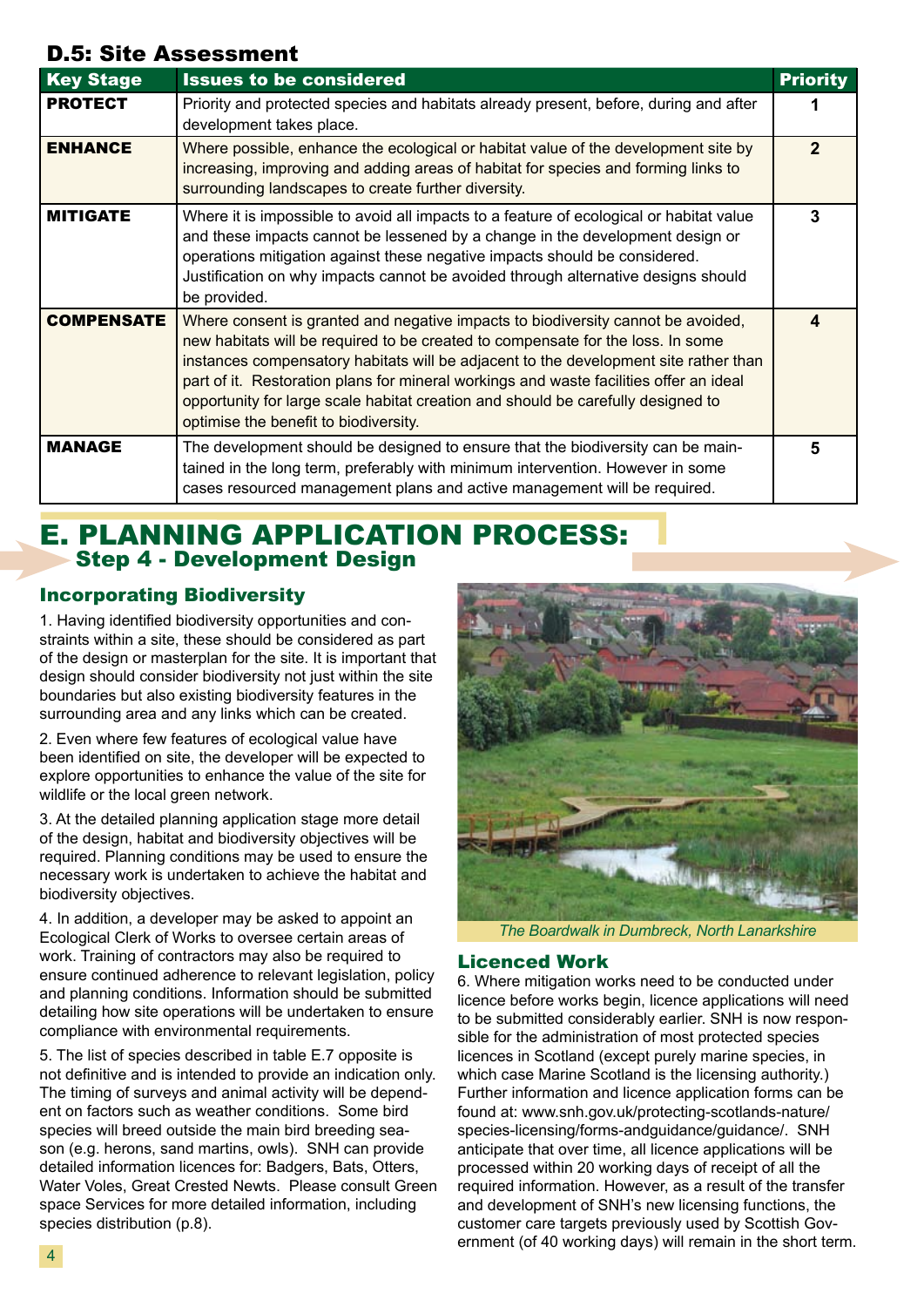### **E.7 North Lanarkshire Key Species / Legal Protection and Survey Seasons**

|                                         | <b>Protection</b>                                                                                                                               |            | Licence<br>required | J                                                                                                                                                                                                | F                                                                                                                 | M                                                                                                                                                                                                                                                                                                                                               | A                                                                                                                                                                                                                      | М | J | J                                                                                                                             | A                                                               | $\mathbf{s}$                                               | O                                                                                                                             | N                                                                                                                                               | D |  |
|-----------------------------------------|-------------------------------------------------------------------------------------------------------------------------------------------------|------------|---------------------|--------------------------------------------------------------------------------------------------------------------------------------------------------------------------------------------------|-------------------------------------------------------------------------------------------------------------------|-------------------------------------------------------------------------------------------------------------------------------------------------------------------------------------------------------------------------------------------------------------------------------------------------------------------------------------------------|------------------------------------------------------------------------------------------------------------------------------------------------------------------------------------------------------------------------|---|---|-------------------------------------------------------------------------------------------------------------------------------|-----------------------------------------------------------------|------------------------------------------------------------|-------------------------------------------------------------------------------------------------------------------------------|-------------------------------------------------------------------------------------------------------------------------------------------------|---|--|
| <b>Habitats</b><br>/ vege-<br>tation    | Several plant<br>species protected<br>through Wildlife and<br>Countryside Act<br>1981 (as amended)                                              | Surveys    | N                   | Mosses and lichens. No<br>other detailed plant<br>surveys - Phase 1<br>surveys only (least<br>suitable time)                                                                                     |                                                                                                                   |                                                                                                                                                                                                                                                                                                                                                 | Detailed habitat assessment surveys for<br>higher plants and ferns. Mosses and lichens<br>in April, May and September only                                                                                             |   |   |                                                                                                                               |                                                                 |                                                            | Mosses and lichens.<br>No other detailed<br>plant surveys -<br>Phase 1 surveys only<br>(least suitable time)                  |                                                                                                                                                 |   |  |
|                                         | <b>European Protected</b><br>Species. Habitats:<br>SINC, SAC, SSSI,<br><b>SPA</b>                                                               | Mitigation | N                   | <b>Planting and</b><br>translocation                                                                                                                                                             |                                                                                                                   |                                                                                                                                                                                                                                                                                                                                                 | No mitigation for majority of species                                                                                                                                                                                  |   |   |                                                                                                                               |                                                                 |                                                            | <b>Planting and</b><br>translocation                                                                                          |                                                                                                                                                 |   |  |
|                                         | All nesting birds are<br>afforded protection                                                                                                    | Surveys    | N                   | <b>Winter Birds</b>                                                                                                                                                                              |                                                                                                                   |                                                                                                                                                                                                                                                                                                                                                 | Breeding birds /<br>migrant species                                                                                                                                                                                    |   |   | <b>Breeding</b><br>birds                                                                                                      |                                                                 | Breeding birds /<br><b>Winter birds</b><br>migrant species |                                                                                                                               |                                                                                                                                                 |   |  |
| <b>Birds</b>                            | through the Wildlife<br>and Countryside act<br>1981 (as amended).<br>There are almost<br>100 threatened<br>birds with additional<br>protection. | Mitigation | N                   | Clearance works may<br>be conducted at this<br>time, but must stop<br>immediately if any<br>nesting birds are found                                                                              |                                                                                                                   |                                                                                                                                                                                                                                                                                                                                                 | Bird nesting season. No clearance or<br>construction works                                                                                                                                                             |   |   |                                                                                                                               |                                                                 |                                                            | <b>Clearance works</b><br>may be conducted at<br>this time, but must<br>stop immediately if<br>any nesting birds are<br>found |                                                                                                                                                 |   |  |
|                                         | Protection of<br>Badgers Act 1992                                                                                                               | Surveys    | $\star$             |                                                                                                                                                                                                  | All survey methods – best time is in spring and early autumn / winter                                             |                                                                                                                                                                                                                                                                                                                                                 |                                                                                                                                                                                                                        |   |   |                                                                                                                               |                                                                 |                                                            |                                                                                                                               |                                                                                                                                                 |   |  |
| <b>Badgers</b>                          | (as amended)                                                                                                                                    | Mitigation |                     |                                                                                                                                                                                                  | <b>Building of artificial setts</b><br>Stopping up or destruction of existing<br>No disturbance of existing setts |                                                                                                                                                                                                                                                                                                                                                 |                                                                                                                                                                                                                        |   |   |                                                                                                                               | setts                                                           | <b>See</b><br>lan to<br>June                               |                                                                                                                               |                                                                                                                                                 |   |  |
| <b>Bats</b>                             | European<br><b>Protected Species</b>                                                                                                            | Surveys    |                     | Inspection of<br>Activity surveys and inspection of<br><b>No</b><br>hibernation, tree and<br>building roosts. Emerge counts<br>surveys<br>building roosts                                        |                                                                                                                   |                                                                                                                                                                                                                                                                                                                                                 |                                                                                                                                                                                                                        |   |   | <b>No</b><br>surveys                                                                                                          | Inspection of<br>hibernation,<br>tree and<br>building<br>roosts |                                                            |                                                                                                                               |                                                                                                                                                 |   |  |
|                                         |                                                                                                                                                 | Mitigation |                     |                                                                                                                                                                                                  | Works on<br>maternity roosts                                                                                      |                                                                                                                                                                                                                                                                                                                                                 | <b>Works on maternity</b><br>roosts until mid-May.<br>Works on<br>hibernation roosts<br>from mid-March                                                                                                                 |   |   | <b>Works on hibernation</b><br>roosts only                                                                                    |                                                                 |                                                            |                                                                                                                               | <b>Hibernation</b><br>roosts until<br>November.<br>Works on<br><b>Maternity</b><br>maternity<br>roosts from<br>roosts only<br>mid-<br>September |   |  |
|                                         | European<br><b>Protected Species</b>                                                                                                            | Surveys    |                     | Surveys for otters can potentially be conducted all year round, though vegetation cover and<br>weather conditions may limit the times at which surveys can be carried out                        |                                                                                                                   |                                                                                                                                                                                                                                                                                                                                                 |                                                                                                                                                                                                                        |   |   |                                                                                                                               |                                                                 |                                                            |                                                                                                                               |                                                                                                                                                 |   |  |
| <b>Otters</b>                           |                                                                                                                                                 | Mitigation | $^{\star\star}$     |                                                                                                                                                                                                  |                                                                                                                   |                                                                                                                                                                                                                                                                                                                                                 |                                                                                                                                                                                                                        |   |   | Mitigation can potentially be conducted in any month, but is likely to be restricted where otters are<br>found to be breeding |                                                                 |                                                            |                                                                                                                               |                                                                                                                                                 |   |  |
| Water<br><b>Voles</b>                   | European<br><b>Protected Species</b>                                                                                                            | Surveys    |                     | <b>Reduced</b><br>activity                                                                                                                                                                       | Initial<br>surveys<br>possible                                                                                    |                                                                                                                                                                                                                                                                                                                                                 | All survey methods can be used during this period, though<br>vegetation cover and weather conditions may limit the times at<br>which surveys can be carried out (Optimum time: March - June)   possible Activity       |   |   |                                                                                                                               |                                                                 |                                                            |                                                                                                                               | $\vert$ Reduc $\vert$<br>Initial<br>surveys<br>ed                                                                                               |   |  |
|                                         |                                                                                                                                                 | Mitigation | N                   | <b>Works</b><br>Works in water<br>in water<br>Avoid all works in<br>Avoid all works in water<br>vole habitat<br>voles<br>vole habitats<br>water vole habitats<br>habitat<br>possible<br>possible |                                                                                                                   |                                                                                                                                                                                                                                                                                                                                                 |                                                                                                                                                                                                                        |   |   |                                                                                                                               |                                                                 | Avoid all works in<br>water vole habitats                  |                                                                                                                               |                                                                                                                                                 |   |  |
| Common<br>Lizards                       | Wildlife and<br>Countryside Act<br>1981 (as amended                                                                                             | Surveys    |                     |                                                                                                                                                                                                  | No surveys $-$<br>reptiles in<br>hibernation                                                                      | Activity surveys from March to June and in September /<br>October. Surveys are limited by high temperatures during July<br>and August. Peak survey months are April, May and<br>September                                                                                                                                                       |                                                                                                                                                                                                                        |   |   |                                                                                                                               |                                                                 | No surveys<br>$-$ reptiles in<br>hibernation               |                                                                                                                               |                                                                                                                                                 |   |  |
| Slow<br>Worms<br>and<br>Adders          |                                                                                                                                                 | Mitigation | $***$               |                                                                                                                                                                                                  | <b>Scrub clearance</b>                                                                                            |                                                                                                                                                                                                                                                                                                                                                 | Capture and translocation programmes can only be conducted<br>whilst reptiles are active (March to June and September /<br>October). Trapping is limited by high temperatures during July<br>/ August. Scrub clearance |   |   |                                                                                                                               |                                                                 |                                                            |                                                                                                                               | Scrub<br>clearance                                                                                                                              |   |  |
| Great<br><b>Crested</b><br><b>Newts</b> | European<br><b>Protected Species</b>                                                                                                            | Surveys    |                     |                                                                                                                                                                                                  | No surveys $-$<br>newts in<br>hibernation                                                                         | Pond surveys for adults: mid-<br>March to mid-June Surveys<br>Larvae surveys to<br><b>Terrestrial</b><br>must include visits undertaken<br>mid-August<br>between mid-April and mid-May.<br>habitat<br>Terrestrial habitat<br>Egg surveys April to mid-June.<br>surveys<br>surveys<br>Larvae surveys from mid-May<br>terrestrial habitat surveys |                                                                                                                                                                                                                        |   |   |                                                                                                                               | No surveys<br>$-$ newts in<br>hibernation                       |                                                            |                                                                                                                               |                                                                                                                                                 |   |  |
|                                         |                                                                                                                                                 | Mitigation | $***$               |                                                                                                                                                                                                  | No trapping of<br>newts. Pond<br>management<br>only                                                               |                                                                                                                                                                                                                                                                                                                                                 | Newt trapping<br>Newt trapping on land only<br>programmes in ponds and<br>on land                                                                                                                                      |   |   |                                                                                                                               |                                                                 |                                                            | No trapping of<br>newts pond<br>management<br>only                                                                            |                                                                                                                                                 |   |  |

5 \* Where survey techniques involve the capture, handling or disturbance of protected species (including schedule 1 breeding birds), only licensed persons can undertake surveys; most licences are obtained from SNH (see E.6) \*\* Where mitigation involves the killing, capture, injury and/or disturbance of protected species and/or the damage, destruction or obstruction of their habitats, a development licence must be obtained from SNH (see E.6). **KEY** Recommended survey time No surveys Mitigation conducted at these times Mitigation works restricted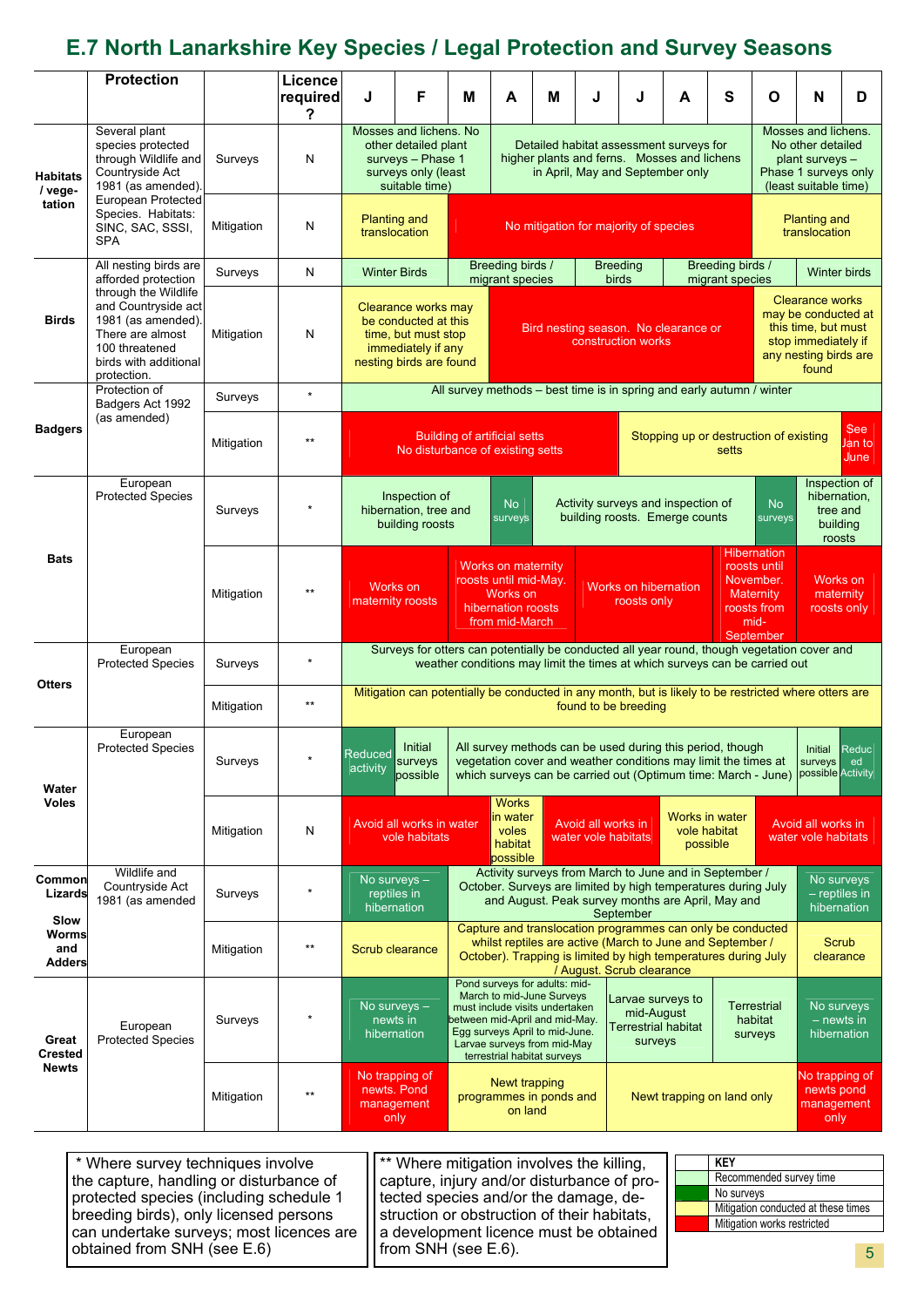## F. PLANNING APPLICATION PROCESS:

#### Step 5 - Build & Management

1. Environmental management and biodiversity design objectives should be implemented according to plans. Important species must also be protected during the construction phase. It should generally be ensured that sites will, where necessary, be maintained with minimal intervention (or non-intervention). Planning conditions will, where necessary, be used to ensure both developers and the council have a complete understanding of what is required to protect and enhance biodiversity. Planning Conditions, where necessary, should be fully complied with prior to works commencing on site.

2. It is essential to ensure site practices during development provide protection in accordance with relevant guidance. Site works should be scheduled to avoid disturbance during identified breeding birds and other species wherever possible (see E.7 table).

3. Built design features which form part of any mitigation strategy; such as bird and bat boxes and animal underpasses, should be considered as early as possible, and constructed at the most suitable time for the species in question to minimise the impact of the development.

4. On sites where invasive species such as Japanese Knotweed have been identified at the detailed survey stage, the most appropriate method of removal should have been implemented. It is important to monitor the site during construction to ensure all traces have been removed.

5. It is important to ensure contractors are aware of the existence of any protected species or other legislative requirements in relation to the site. If protected or invasive species are discovered after works commence there should be a contingency plan to deal with this issue.

6. Certain developments (such as Windfarms) may require ongoing management for biodiversity. Plans should be agreed with appropriate bodies at the developmental stage and funding put aside for ongoing delivery. (See SPG.12: Wind Farm Developments for further information)

7. It helps to ensure the implementation of mitigation and compensation measures for biodiversity are overseen by a suitably qualified ecologist (see B.3). This helps to ensure that they achieve the desired outcomes.



*Water management is important - see SPG.09 Barn Owl: Protected Species*

6



*Badger using animal underpass tunnel*



*Japanese Knotweed: example of invasive non-native species*

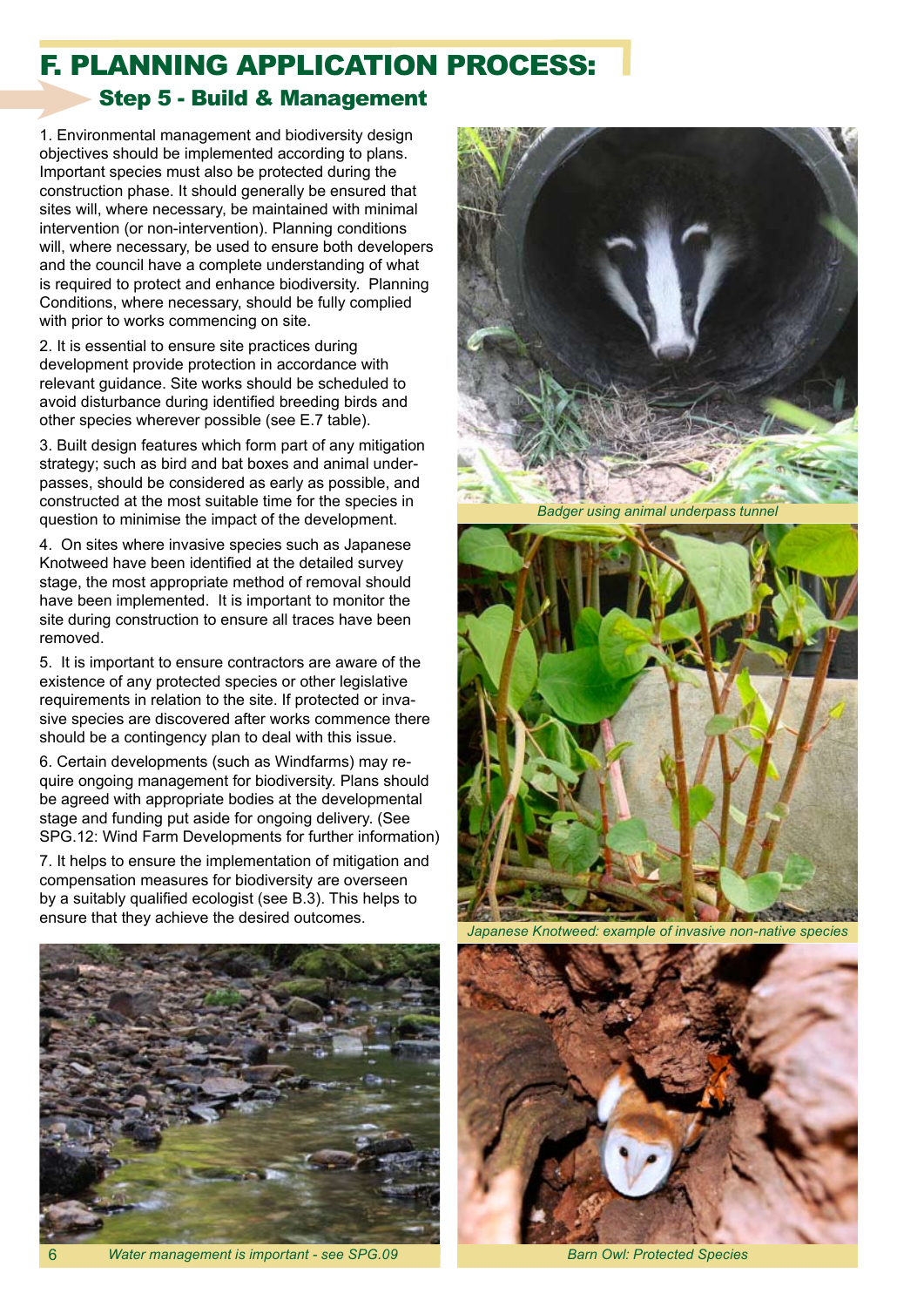## G. LEGISLATION AND GUIDANCE

**1. The Scottish Biodiversity Strategy** aims to conserve biodiversity for the health, enjoyment and well being of the people of Scotland now and in the future. It includes the objective to: *'Restore and enhance biodiversity in all our urban, rural and marine environments through better planning, design and practice.'* Various species, habitats and sites are given statutory protection and the Council has a duty to uphold this legislation via the planning process.

#### 2. The **Conservation (Natural Habitats etc) Regs 1994** require an appropriate assessment of any protected or Natura (European) site.

The 5 European sites within North Lanarkshire are:

- Black Loch Moss Special Area of Conservation (SAC).
- Clyde Valley Woods SAC,
- North Shotts Moss SAC,
- West Fannyside Moss SAC,
- Slamannan Plateau Special Protection Area (SPA)

There are 12 National sites within North Lanarkshire:

- Black Loch Moss SSSI,
- Lady Bells Moss SSSI,
- Woodend Loch SSSI,
- Longriggend Moss SSSI,
- North Bellstane Plantation SSSI,
- Corrie Burn SSSI.
- Dullatur Marsh SSSI,
- Mollinsburn Road Cutting SSSI,
- Slamannan Plateau SSSI,
- West Fannyside Moss SSSI,
- Garrion Gill SSSI.
- Hassockrigg SSSI and,
- North Shotts Mosses SSSI

The location of these sites and locally designated sites, Local Nature Reserves (LNR) are shown on the Local Plan Proposals Map and detailed information on all designated sites can be found on SNH website www.snh.gov.uk.

**3. Nature Conservation (Scotland) Act 2004** places a duty on all public bodies to further the conservation of biodiversity (as far as is consistent with their functions), and in doing so to have regard to the aims and objectives of the Scottish Biodiversity Strategy. This applies to NLC in determining planning applications.

**4. Scottish Planning Policy (SPP)**, sections 125 to 150 set out government policy on land use planning and the natural heritage in Scotland. It recognises that both statutory and non-statutory designations can make an important contribution to conserving and enhancing biodiversity.

**5. Planning Advice Note (PAN) 60** on Planning for Natural Heritage provides further detail and Planning Advice Note (**PAN) 65** on Planning and Open Space highlights the importance of natural and semi-natural greenspace in urban areas as part of an open space network. **PAN 58** on Environmental Impact Assessment advises on requirement for assessment.

**6. The Central Scotland Green Network** spans North Lanarkshire and is identified as a national development in the final version of the National Planning Framework 2. Development can protect and enhance the CSGN and should be taken into account. (See weblink in section H)

#### **7. Local Policies and Designations**

Sites of Importance to Nature Conservation (SINCs) are designated by the local authority and are protected through Local Plan policies. The role of SINCs is recognised in the Scottish Biodiversity Strategy, which includes in its 'Agenda for Action' the following two objectives:

● To 'manage existing and develop new local...wildlife sites to protect and where appropriate enhance conservation interests'; and to 'facilitate identification and recognition of local wildlife sites'.

• The main point of reference for North Lanarkshire is the Biodiversity Action Plan (NLBAP) which is available at: www.northlanarkshire.gov.uk

**This SPG does not cover all relevant legislation. For more details please visit www.snh.gov.uk/publication/on-line/wildlife/law and links in section H below for further information).**

## H. FURTHER GUIDANCE

**Scottish Natural Heritage** - www.snh.gov.uk Guidance on Establish and Managing Local Nature Conservation Site Systems in Scotland. www.snh.org.uk/publications/on-line/heritagemanagement/LNCS/

**Guidance on the Scottish Biodiversity Duty**, Scottish

Exec, 2005 - www.biodiversityscotland.gov.uk/duty/index.htm

The **UN Convention on Biological Diversity**, UNEP, 1992 www.biodiv.org/convention/default.shml

**Guidance on Local Nature Reserves in Scotland**, SNH/ COSLA, 2000 www.snh.org.uk/pdfs/lnrs/finguide.pdf

**The Nature Conservation (Scotland) Act 2004**  www.opsi.gov.uk/legislation/scotland/acts2004/20040006.htm

**Habitats Regulations & Natura Sites** - see www.snh.gov.uk/ protecting-scotlands-nature/protected-areas/international-designations/ natura-sites/habitats-regulations

**Central Scotland Green Network**

www.centralscotlandgreennetwork.org/

**Scottish Planning Policy (SPP) www.scotland.gov.uk/** Topics/Built-Environment/planning/National-Planning-Policy/newSPP

**PAN.58 Environmental Impact Assessment & SPG.22 PAN.60 Planning and Natural Heritage** www.scotland.gov.uk/Publications/2000/08/pan60-root/pan60 **PAN.65 Planning and Open Space** www.scotland.gov.uk/library5/planning/pan65-00.asp

**Scotland's Biodiversity: It's in Your Hands** – A Strategy for the Conservation and Enhancement of Biodiversity in Scotland Scottish Exec, 2004 www.scotland.gov.uk/Publications/2004/05/19366/37239

The **UK Biodiversity Action Plan** www.ukbap.org.uk **SUDS and Watercourse Guidance -** Drainage Assessment: A Guide for Scotland – www.sepa.org.uk & North Lanarkshire SPG.9 Flooding & Drainage

7 **See also Appendix 1 Insert - Checklists for Initial Site Audit and Biodiversity Development Design and SPG.22: Environmental Impact Assessment**